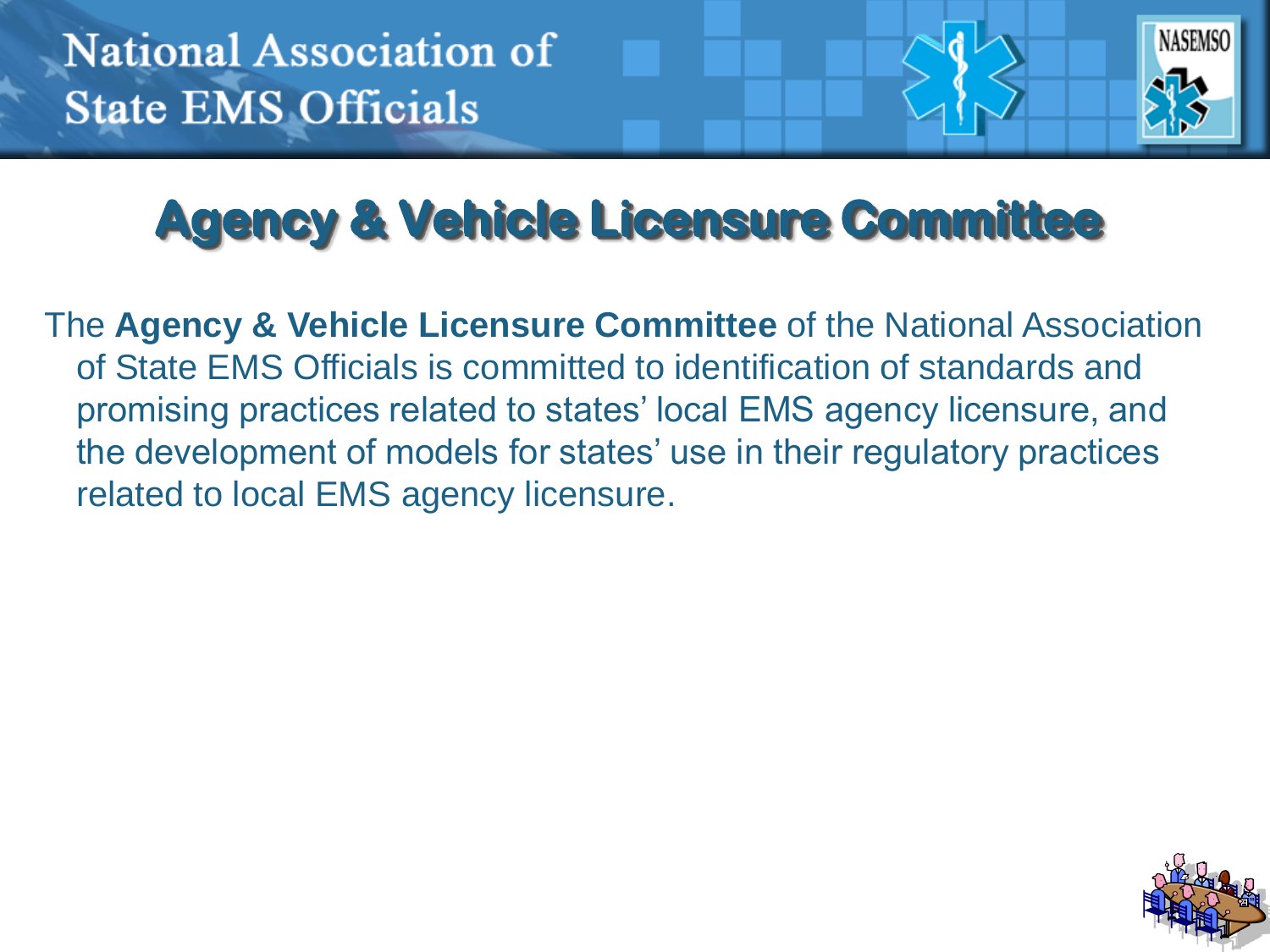

### **Agency & Vehicle Licensure Committee**

*Leadership*

- The AVL Committee supports leadership under these principle goals:
- **Goal #1:** develop model regulatory language for state adoption related to the design of ambulances for state promulgation as needed
- **Goal #2**: Identification of standards and promising practices related to states' local EMS agency licensure

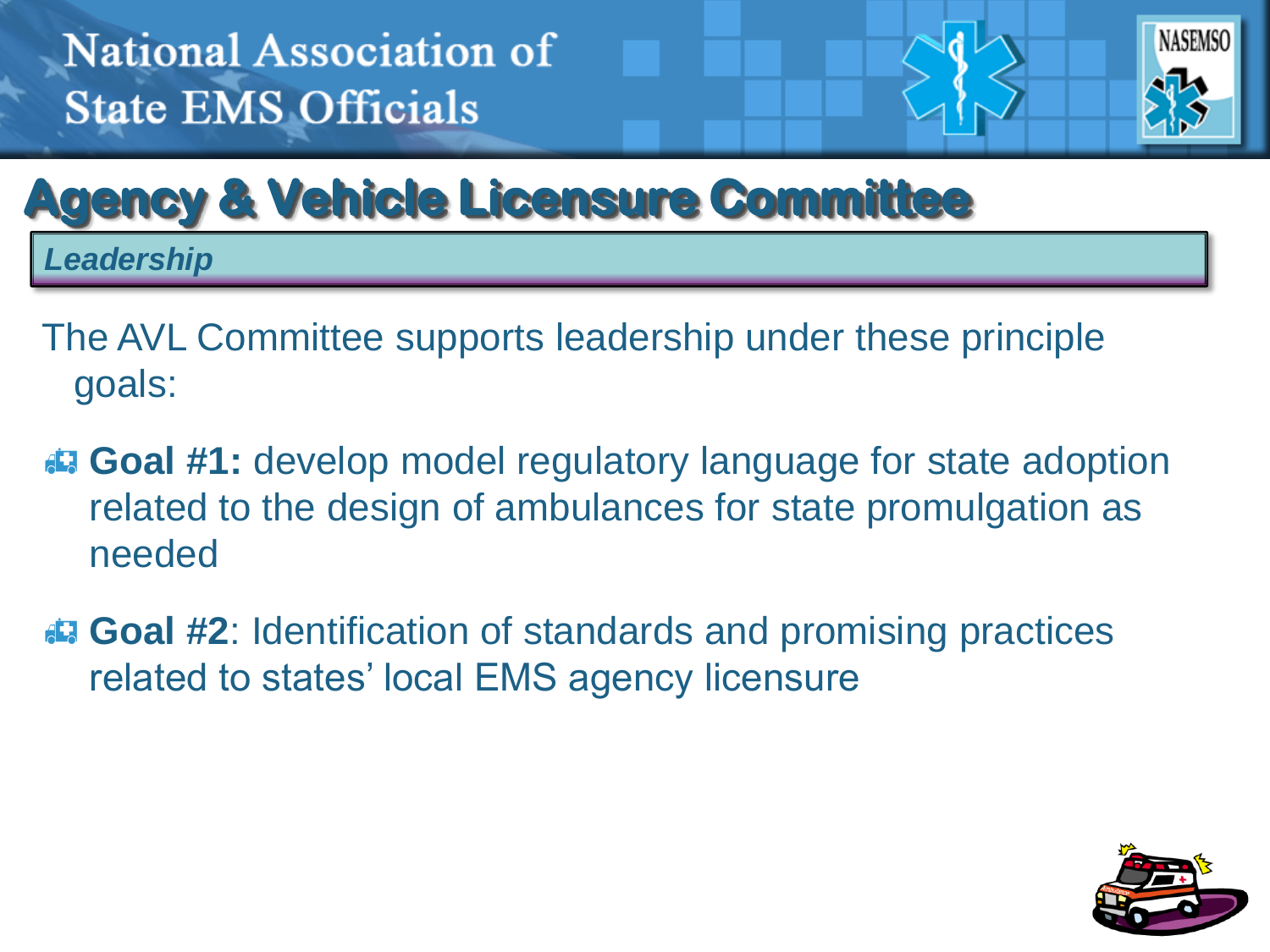

#### **AVL Committee**

*Systems Development*

- The AVL Committee supports systems development under these principle goals:
- **Goal #3**: Identification of state practices related to education and certification of state EMS employees or contractors with licensure related duties in areas such as investigations or regulatory practices (i.e., how do state EMS offices prepare their employees or contractors to perform inspection or investigation related duties related to agency licensure?).
- **Goal #4**: Identification of state practices related to complaint management, investigations, sanctions, and administrative actions related to EMS agency licensure and proposed approaches to standardization.

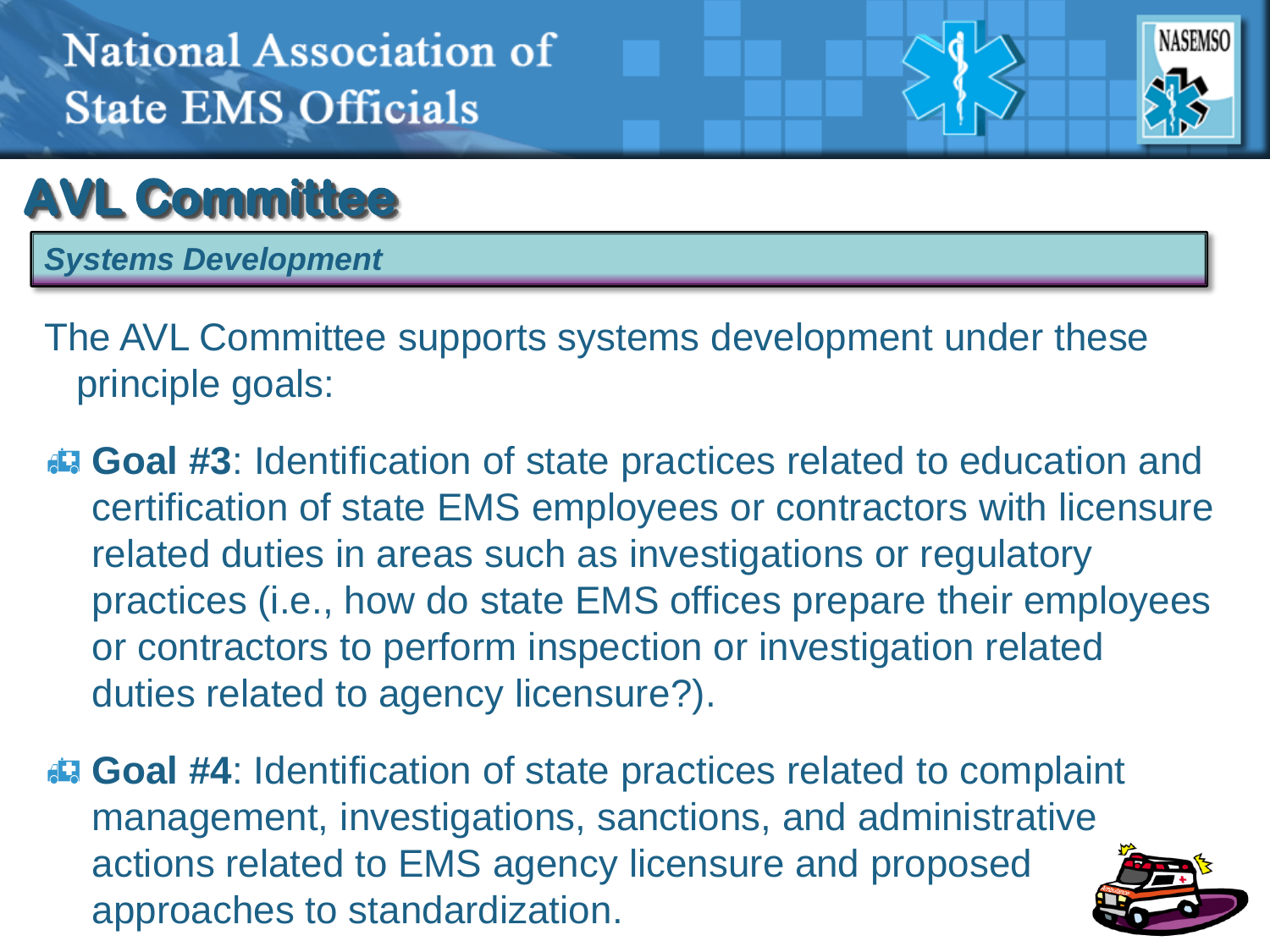



*Quality Improvement – "QI"*

The AVL Committee will undertake support of performance improvement after structure and process goals are accomplished and baseline practices and outcomes are determined.

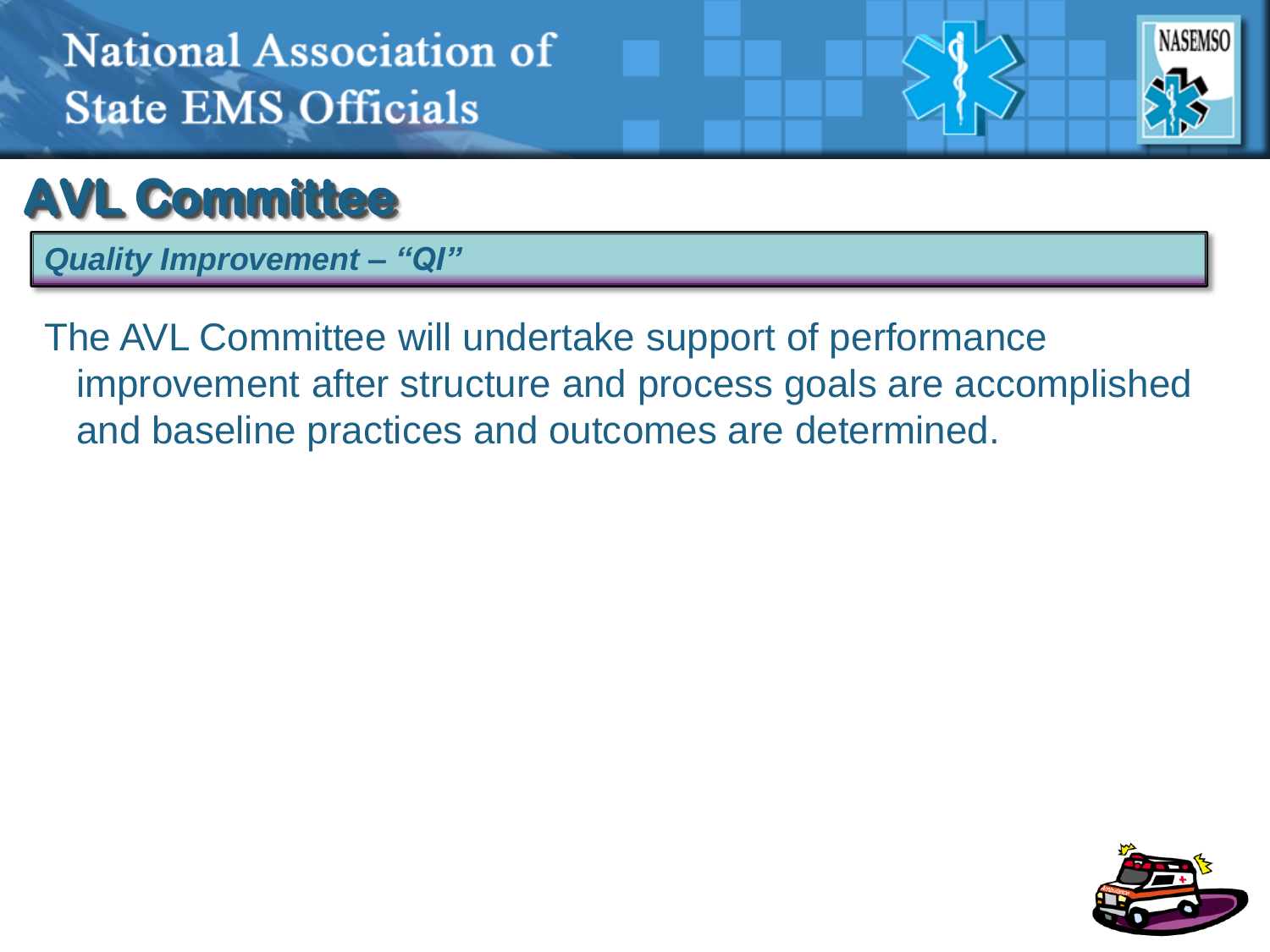

#### **AVL Committee**

The AVL Committee 2013 work plan will focus on the following issues:

- **ISSUE #1**: Anticipated Retirement of the GSA KKK Specifications To develop model regulatory language for state adoption related to the design of ambulances, and identify options for vehicle specifications to be included therein for state promulgation as needed. The primary interests driving this proposal relate to safety, cost effectiveness, and reducing state-to-state variation.
- **ISSUE #2: No NASEMSO Resources on Agency Licensure Despite** regulation of local EMS agencies being part of the legislative mandate for the majority of states, identification of standards related to states' local EMS agency licensure requirements has not historically been an association activity. This is anticipated to be a resource for states to identify common practices, promising practices, and increased standardization